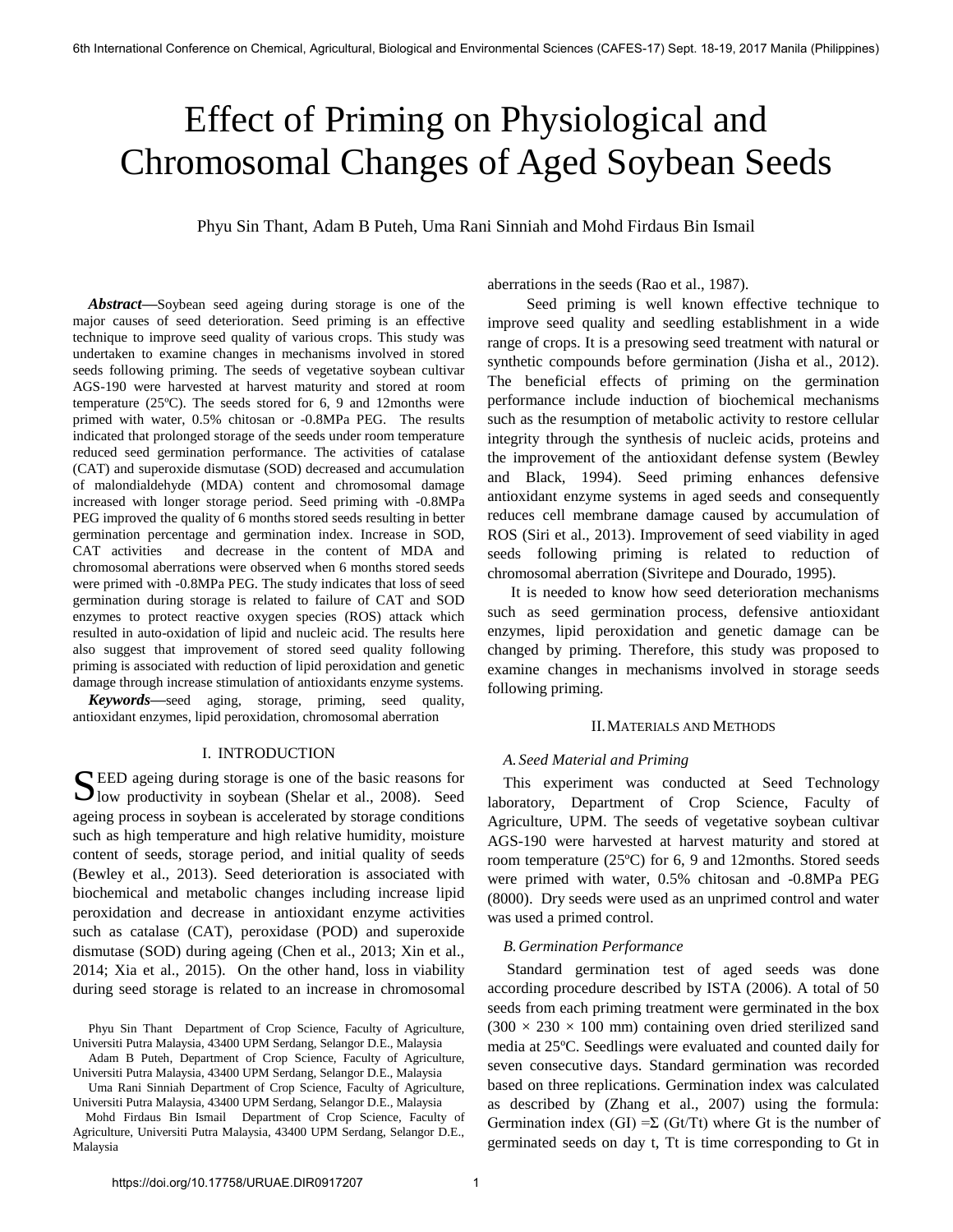#### days.

#### *C.Antioxidant Enzyme Activities*

 Three samples per replicate were prepared for all priming treatments applied at 6, 9and 12 months storage period to measure antioxidant enzyme activities. The activity of CAT was detected as described by Aebi (1984) using spectrophotometer. The 3 mL reaction mixture contained 1.5mL 50 mM potassium phosphate buffer (pH 7), 0.5mL 75 mM  $H_2O_2$ , 0.05mL extracted enzyme and distilled water. The mixture without enzyme extract was used as a blank. Catalase activity was detected in absorbance at 240 nm for two minutes. SOD activity was measured according to the method of Gupta *et al*. (1993). The reaction mixture contained 0.1mL 200mM methionine, 0.01mL 2.25mM nitro blue tetrazolium (NBT), 0.1 mL 3 mM EDTA, 1.5 mL 100mM potassium phosphate buffer, 1mL distilled water, 0.1 mL 60 μM riboflavin and 0.05 mL enzyme extract. Absorbance was recorded at 560 nm by measuring decrease in absorbance of superoxide nitro blue tetrazolium complex by the enzyme.

## *D.Lipid Peroxidation (MDA assay)*

The level of lipid peroxidation was determined as malondialdehyde (MDA) content by the method described by Stewart and Bewley (1980) with a little modification. Three samples per replicate were prepared for all priming treatments applied at 6, 9and 12 months storage period. A total of 3 mL reaction mixture contained 1mL extracted sample and 2 mL 0.5% thiobarbituric acid (TBA) in 20% trichloroacetic acid solution. MDA was detected at 450, 532 and 600 nm.

#### *E.Chromosomal Aberrations*

 The chromosomal aberration was detected at anaphase of mitotic cell division in 6, 9 and 12 months aged seeds following priming according to the procedure of Sivritepe (1992). The 10mm of 3-4 day-old seedling were fixed with (1:3) glacial acetic acid: absolute alcohol mixture for 24 hours in the refrigerator. After fixation, the radicles are washed with distilled water and hydrolyzed with 1M HCl in a water bath at 60 °C for 10 minutes. The radicles were placed in a Petri dish and one drop of 1% aceto-carmine stain was added. They were then warmed on a hot plate at 50-60°C before transfer to a glass slide and the 0.8-1.0 mm from the radicle-tip was excised for examination. One drop of 1% aceto-carmine was added and radicle-tip squashes were made. Each slide was covered with a cover slip and examined under the light microscope with high power magnification.

## *F.Data Analysis*

 The data were subjected to ANOVA using Statistical Analysis System software, version 9.4. The least significant differences (LSD) test was applied at P<0.05 to compare the means between different priming treatments at different storage periods.

#### III. RESULTS AND DISCUSSION

#### *A.Germination Performance*

 The results showed that seed germination percentage and germination index performed very well in the seeds stored for 6 months in comparison with stored seed for 9 and 12 months (Table 1). When seed priming was applied on 6 months stored seeds, the highest germination percentage of 82.67% was recorded in -0.8MPa PEG. Germination index was also improved when primed with -0.8MPa PEG and 0.5% chitosan. The improvements of PEG primed seeds may be quantitative changes in biochemical content of the seeds and improved membrane integrity and enhanced physiological activities at seed germination (Sung and Chang, 1993).

TABLE I.

 GERMINATION PERCENTAGE AND GERMINATION INDEX OF AGS-190 AS AFFECTED BY STORAGE PERIOD AND PRIMING **TREATMENTS** 

| .                                          |                         |                                     |                                    |
|--------------------------------------------|-------------------------|-------------------------------------|------------------------------------|
| <b>Storage</b><br><b>Period</b><br>(month) | Priming                 | <b>Germination</b><br>$\frac{6}{9}$ | <b>Germination</b><br><b>Index</b> |
| 6                                          | Control                 | 75.33b                              | 33.46b                             |
|                                            | Water                   | 69.33c                              | 26.81b                             |
|                                            | 0.5%<br>chitosan        | 76.67b                              | 42.28a                             |
|                                            | $-0.8Mpa$<br><b>PEG</b> | 82.67a                              | 46.47a                             |
| 9                                          | Control                 | 62.00ab                             | 24.52a                             |
|                                            | Water                   | 42.00c                              | 13.01b                             |
|                                            | 0.5%<br>chitosan        | 53.33b                              | 23.28a                             |
|                                            | $-0.8Mpa$<br><b>PEG</b> | 64.67a                              | 26.26a                             |
| 12                                         | Control                 | 44.00a                              | 18.19a                             |
|                                            | Water                   | 42.00a                              | 16.51a                             |
|                                            | 0.5%<br>chitosan        | 40.67a                              | 15.20a                             |
|                                            | $-0.8Mpa$<br>PEG        | 46.00a                              | 16.44a                             |

Means followed by same letters are not significantly different  $(P \le 0.05$ , LSD Test).

## *B.Antioxidant Enzyme Activities*

 Prolonged storage of soybean seeds under room temperature (25 °C) reduced CAT and SOD activities (Figure 1-A, B). Seed priming increased CAT and SOD activities of AGS-190 especially in the seeds stored for 6 months.

 It was visible that higher CAT and SOD activities were obtained when six months old seeds were primed with water, 0.5% chitosan and -0.8MPa PEG. Furthermore, priming with - 0.8MPa PEG improved both CAT and SOD activities of 9 months stored seeds. For 12 months storage, slightly higher activities in CAT were observed in water and chitosan primed seeds. However, all the priming treatments exhibited lower SOD activities in 12 months stored seeds than control. It indicated that seed priming allows the initiation of enzymatic antioxidant systems such as SOD, CAT in responsible to ROS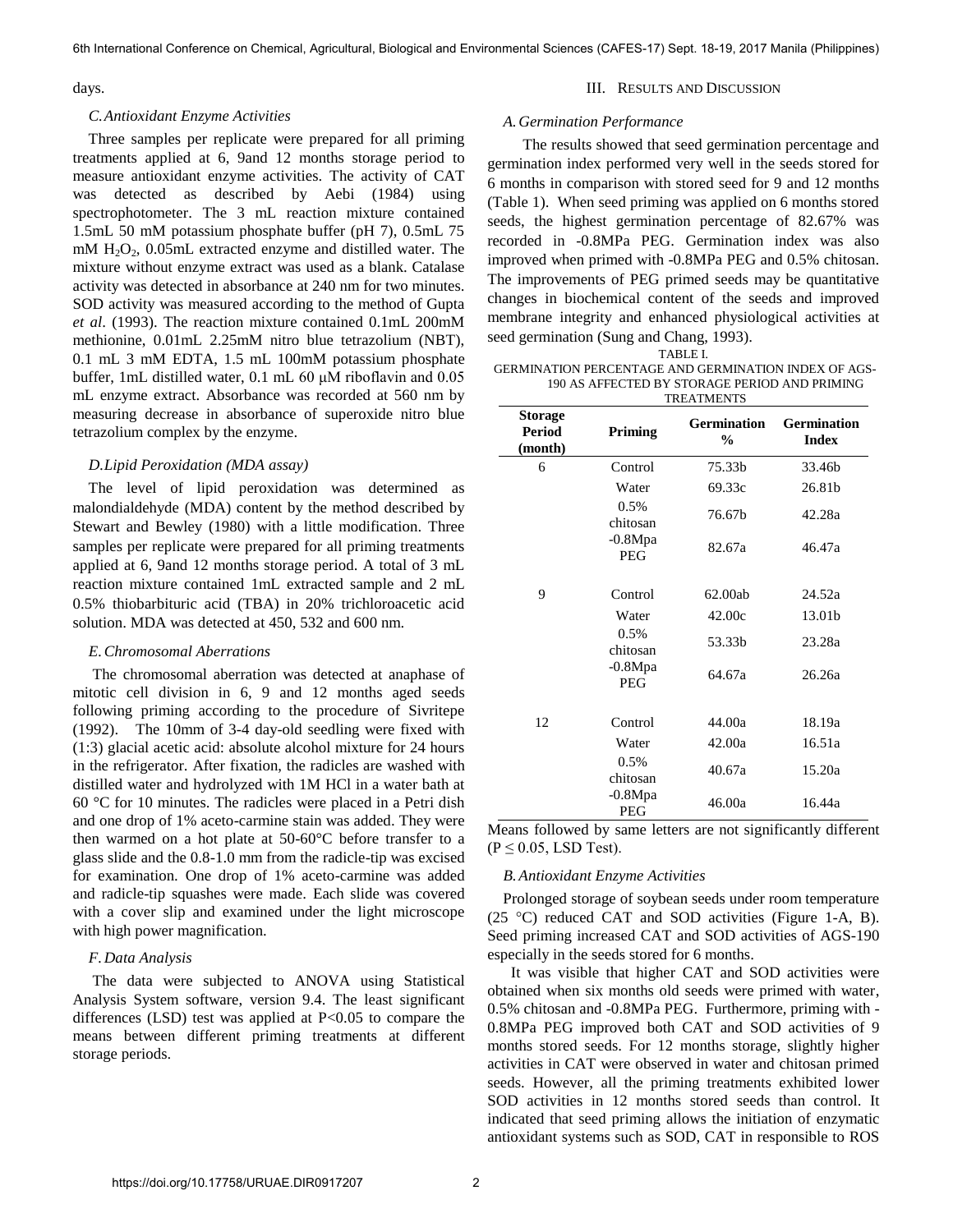accumulation during seed ageing. Involvement of antioxidant enzyme in seed recovery has been reported in sunflower in which osmopriming with PEG induce the synthesis of catalase which play a key role in protection and repair systems during ageing (Kinbiza et al., 2011).

## *C.Lipid Peroxidation*

 As a symptom of lipid peroxidation, MDA content in control seeds of AGS-190 linearly increased with longer storage period (Figure 1-C). Seed priming with -0.8MPa reduced the content of MDA in 6 months stored seeds although priming with water and 0.5% chitosan exhibited almost the same level of MDA to unprimed aged seeds. It was clearly seen that osmopriming also decreased the MDA content in 9 and 12 months stored seeds. Lower level of MDA in primed seeds suggested that osmopriming improved seed deterioration by repairing cell membrane indicating reduction of lipid peroxidation with increased rate of antioxidant system synthesis responsible for eliminating ROS from the cells. Chen and Arora (2011) also reported that MDA accumulation was reduced during osmopriming.

### *D.Chromosomal Aberrations*

 Seed ageing increased genetic damage indicating that chromosomal damage increased 6% in 9 months and 8% in 12 months stored AGS-190 seeds compared to control (Figure 1- D). Seed priming reduced genetic damage and it was clearly seen in 9 and 12 months stored seeds. Priming with water and - 0.8MPa PEG showed lower accumulation of chromosomal damage in seeds stored for 6 months. Lower accumulation of chromosomal aberrations in primed seeds indicated seed priming can repair genetic damage of aged seeds. Improvement of seed quality could be because of completion of DNA repair during priming (Osborne, 1983) and consequent activation of many enzymatic processes (Moosavi et al., 2009).



Fig. 1: Changes in CAT(A), SOD (B), MDA (C) and chromosomal aberration (D) of AGS-190 as affected by storage period and priming. The seeds stored in room temperature after 6, 9 and 12 months were primed with water, 0.5% chitosan and -0.8MPa PEG. Dry seeds were used as control. The vertical bars above mean represent standard error.

## IV. CONCLUSION

 It is recommended that priming with -0.8MPa PEG should be applied to enhance seed quality soybean stored for less than one year. The results here indicate that lipid peroxidation occurred in stored seeds were reduced with sufficient amount of antioxidant enzymes promoted by

priming. Reduction of genetic damage in stored seeds might be associated with stimulation of enzymatic and non- enzymatic antioxidants during priming. The study suggests that priming improves the activities of antioxidant enzymes by repairing the cell membrane and genetic damage occurring during storage.